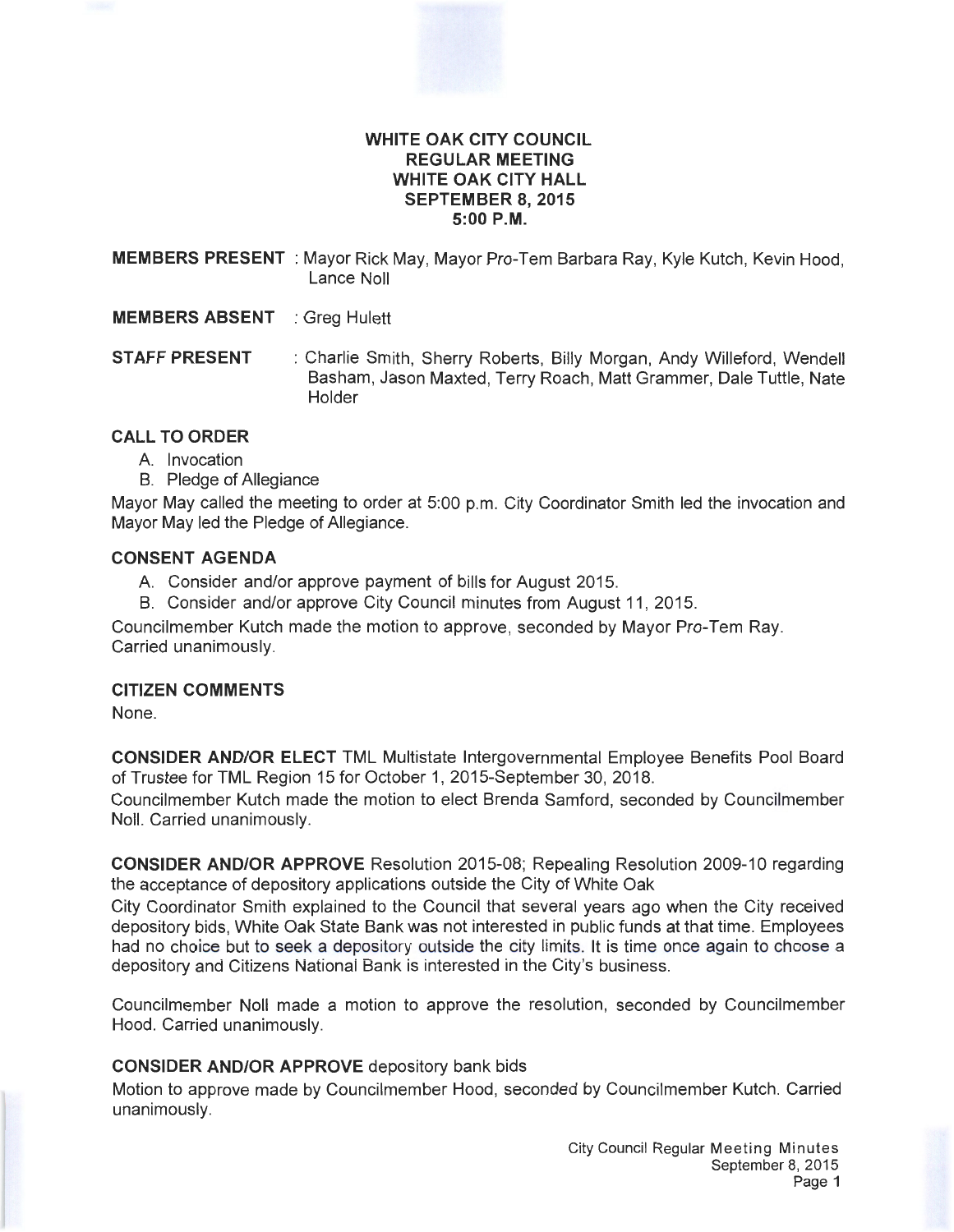**CONSIDER AND/OR APPROVE** Ordinance 2015-10; General Fund Budget Amendment

City Coordinator Smith explained all the budget amendment requests, which included new vehicles for the building inspector and the street department, and for police department supplies.

Mayor Pro-Tem Ray made the motion to approve, seconded by Councilmember Hood. Carried unanimously.

#### **BUDGET WORKSHOP**

City Coordinator Smith informed the Council that staff had a meeting with the staff from Longview regarding the new animal shelter and the closing of the Northeast Texas Humane Society. The City's contract amount will double because of this change. The charge per animal will go from approximately \$87 to \$168. Longview has plans to accept animals from Gregg County only for the first year to see how everything goes.

**PUBLIC HEARING** on Proposed Budget for Fiscal Year 2015-2016

Mayor May opened the floor for guests to speak at 5:29 p.m. With no one choosing to speak, he closed the public hearing at 5:30 p.m.

**CONSIDER AND/OR APPROVE** Ordinance #2015-11 Adopting and Approving a Budget for Fiscal Year October 1, 2015 to September 30, 2016 and Providing an Effective Date

Councilmember Kutch made the motion to approve the budget, seconded by Mayor Pro-Tem Ray. Carried unanimously.

**CONSIDER AND/OR APPROVE** Ordinance #2015-12 levying ad valorem taxes for use and support of the municipal government of the City of White Oak for the 2015-2016 fiscal year; providing for apportioning each levy and specific purposes; providing when taxes shall become due and delinquent if not paid and providing for an effective date

Councilmember Noll made the motion to approve, seconded by Councilmember Hood.

Mayor Pro-Tem Ray "aye" Councilmember Noll "aye" Councilmember Kutch "aye" Councilmember Hood "aye"

Motion carried unanimously.

# **CITY COORDINATOR ITEMS**

- A. Update on water usage The little amount of rain received has helped, the big reservoir is full, and we are no longer purchasing treated water from Longview.
- B. Roughneck Days/Homecoming Parade Staff has had three meetings on this so far. Mayor May stated that because of the closeness between the Roughneck Days parade and the Christmas parade, there would not be a Christmas parade this year.

## **ADJOURNMENT**

Motion to adjourn at 5:35 p.m. by Councilmember Noll, seconded by Councilmember Kutch. Carried unanimously.